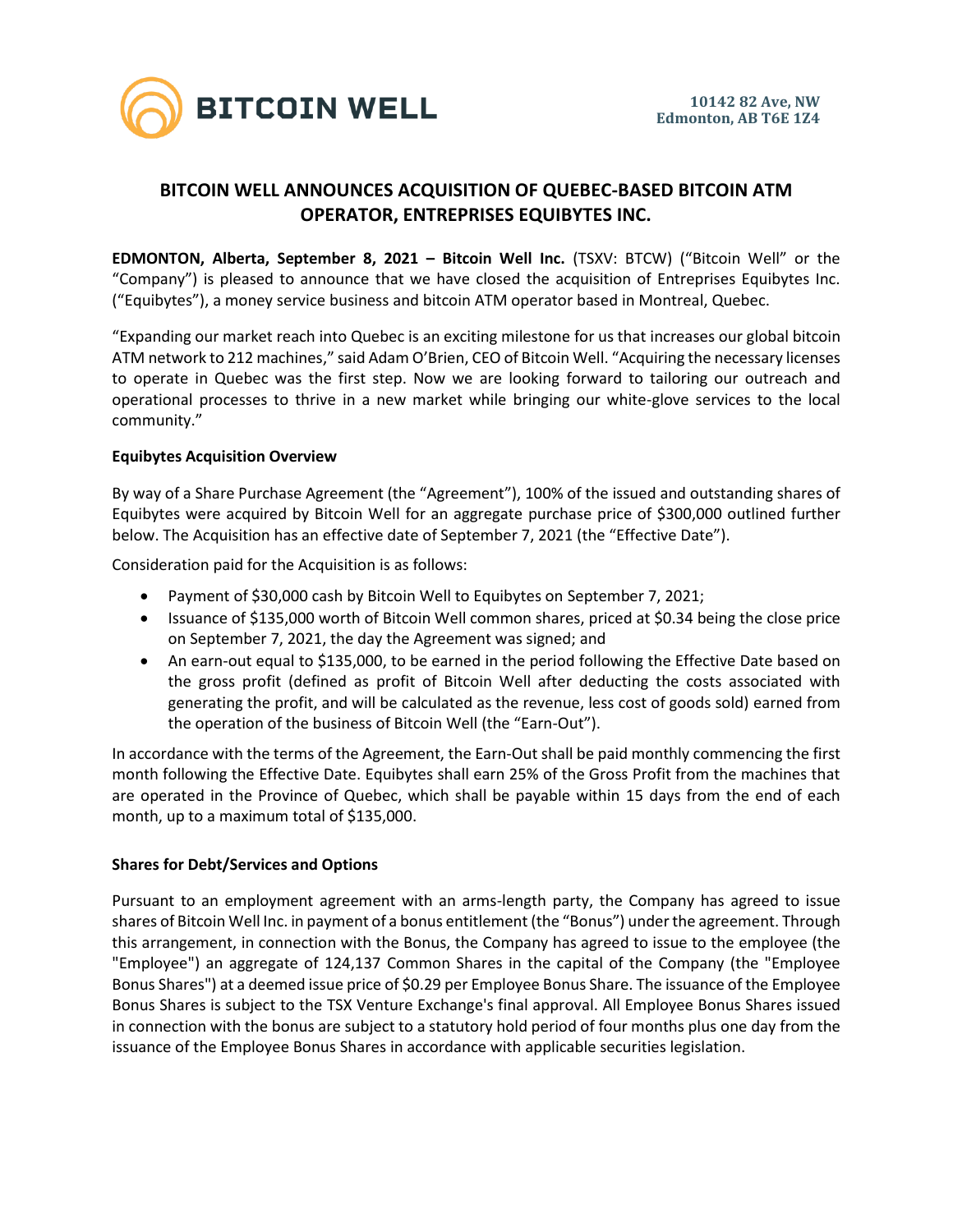

The Company has also granted, pursuant to its stock option plan, a total of 588,237 incentive stock options to directors, officers, and consultants of the Company. The options are exercisable at a price of \$0.34 per share for three years.

## **About Bitcoin Well**

Bitcoin Well offers convenient, secure and reliable ways to buy and sell bitcoin through a trusted Bitcoin ATM network and suite of web-based transaction services. The Company generates revenue and based on management's assessment of publicly-available data, is the first publicly traded Bitcoin ATM company in the world, with an enterprising consolidation strategy to deliver accretive and cost-effective expansion in North America and globally. As leaders of the longest-running, founder-led Bitcoin ATM company in Canada, management of Bitcoin Well brings deep operational capabilities that span the entire value chain along with access to proprietary, cutting-edge software development that supports further expansion. Sign up for our newsletter and follow us o[n LinkedIn,](https://www.linkedin.com/company/bitcoinwell/) [Twitter,](https://twitter.com/TheBitcoinWell) [Facebook](https://www.facebook.com/thebitcoinwell) and [Instagram](https://www.instagram.com/thebitcoinwell/) to keep up to date with our business.

### **Contact Information**

For investor information, please contact:

**Bitcoin Well** 10142 82 Avenue NW Edmonton, AB T6E 1Z4 bitcoinwell.com [investors@bitcoinwell.com](mailto:IR@bitcoinwell.com)

**Adam O'Brien**, President & CEO or **Dave Bradley**, Chief Revenue Officer Tel: 1 888 711 3866 ir@bitcoinwell.com

For media queries and further information, please contact:

**Karen Smola**, Director of Marketing Tel: 587-735-1570 [k.smola@bitcoinwell.com](mailto:k.smola@bitcoinwell.com)

### **Reader Advisory / Forward-Looking Statements**

*Statements in this press release regarding Bitcoin Well which are not historical facts are "forward-looking statements" that involve risks and uncertainties, such as the timing of expansion plans and activities, the completion of the Equibytes acquisition and the terms thereof, the price per share of Bitcoin Well issued under the Equibytes acquisition, the number of shares to be issued pursuant to the transaction, the payment of the Earnout, the anticipated income stream to be generated for Bitcoin Well as well as various other business objectives. Such information can generally be identified by the use of forwarding-looking wording such as "may", "expect", "estimate", "anticipate", "intend", "believe" and "continue" or the*